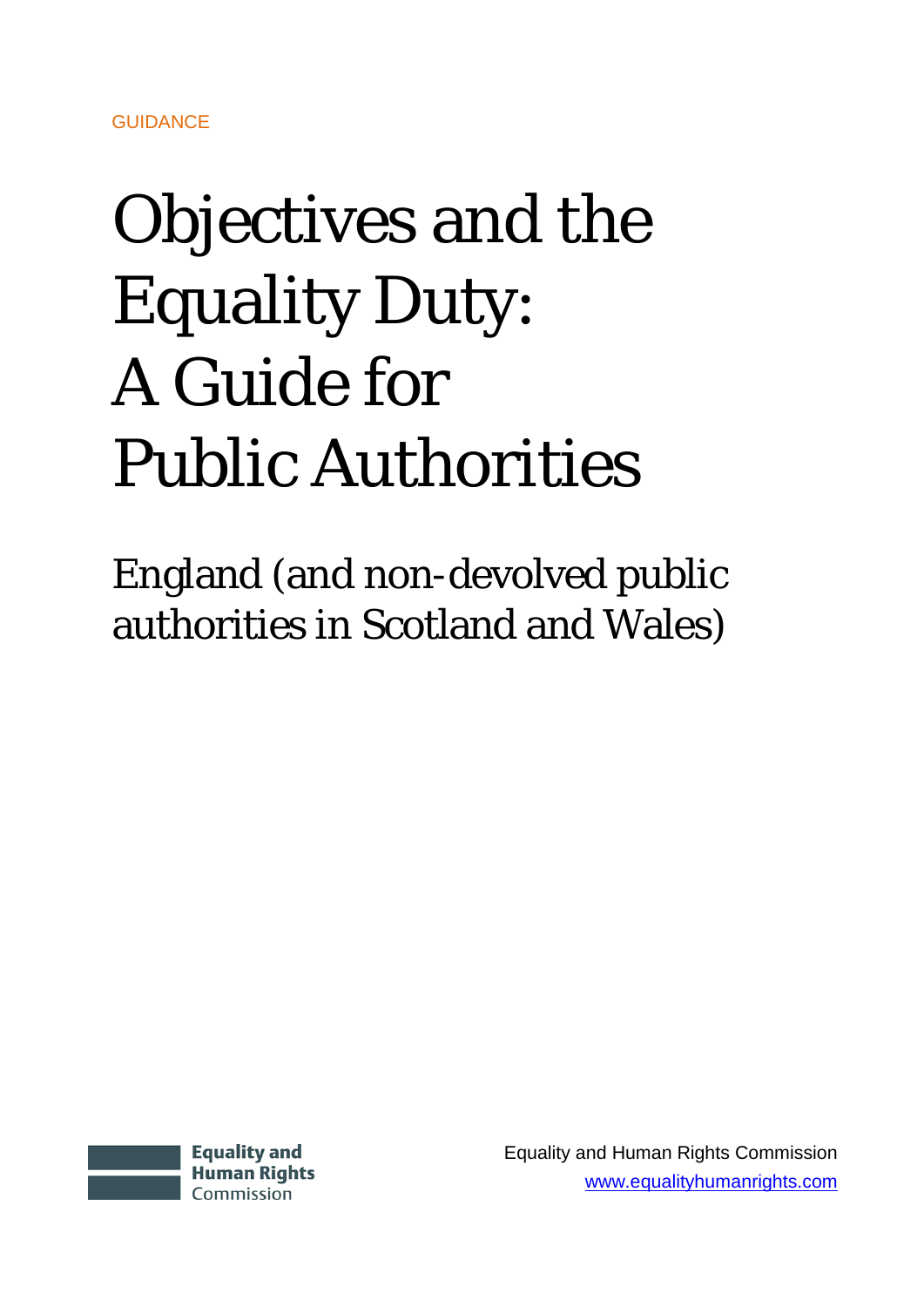### **Contents**

| Continued |
|-----------|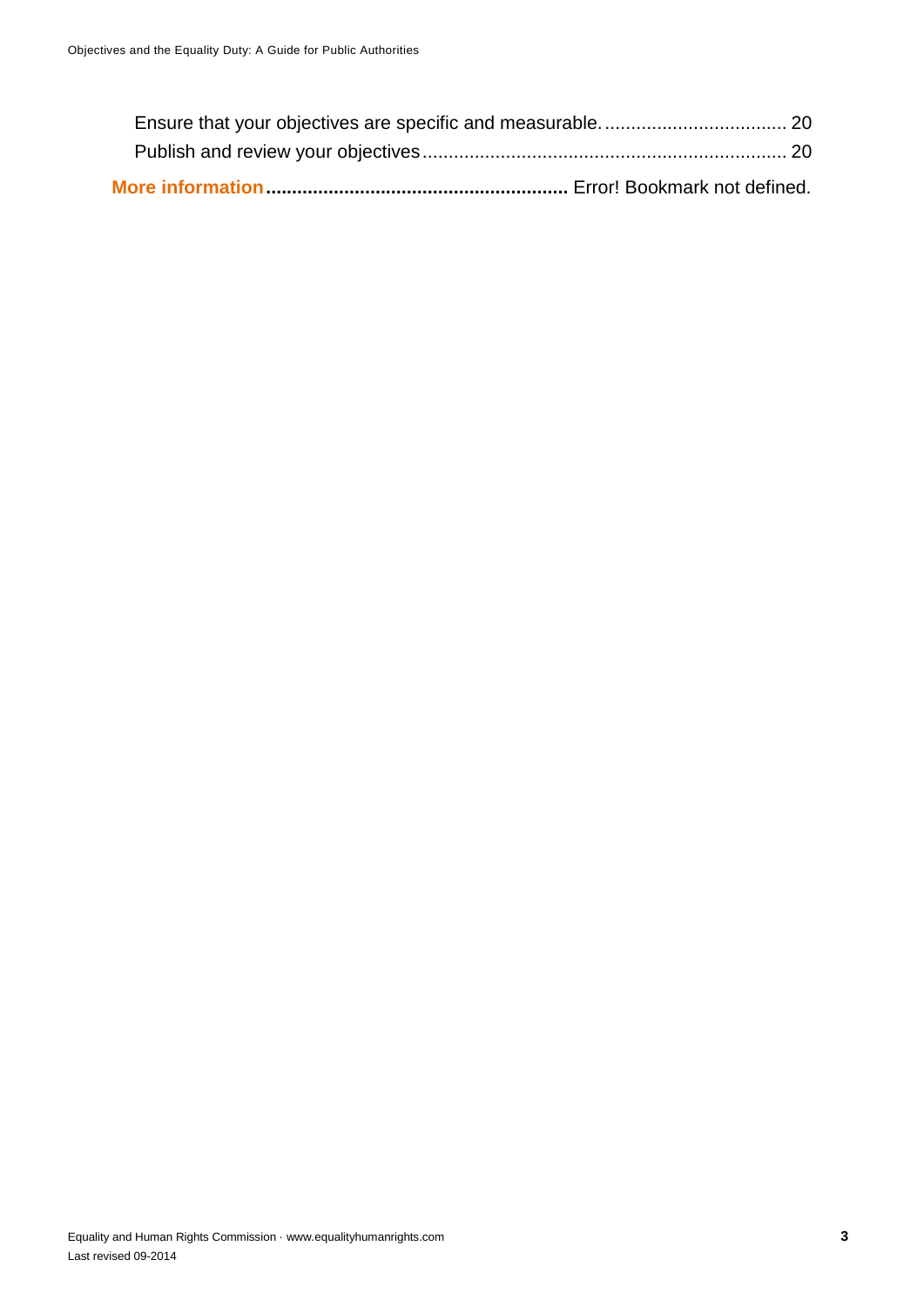## <span id="page-3-0"></span>1 | Introduction

#### <span id="page-3-1"></span>**Context for this guide**

This guide is one of a series written by the Equality and Human Rights Commission (the Commission) to explain how public authorities can meet the requirements of the Equality Act 2010 (the Act). The Act brought together all previous equality legislation in England, Scotland and Wales. The Act includes the public sector equality duty (the equality duty), which replaced the former duties relating to race, disability and gender equality. The equality duty came into force on 5 April 2011.

There are five guides giving advice on the equality duty:

- 1. The essential guide to the public sector equality duty
- 2. Equality objectives and the equality duty
- 3. Equality information and the equality duty
- 4. Meeting the equality duty in policy and decision-making
- 5. Engagement and the equality duty

The essential guide provides the main overview of the equality duty requirements. The other four documents provide more detailed guidance on key areas and they provide advice on good practice. Further information and resources are available at [www.equalityhumanrights.com.](http://www.equalityhumanrights.com/advice-and-guidance/public-sector-equality-duty/)

This is the third edition of this guide

If you require this guide in an alternative format and/or language please contact us to discuss your needs. Contact details are available at the end of the publication.

#### <span id="page-3-2"></span>**Legal status of this guide**

This guidance provides advice on how to meet the equality duty. It will assist public authorities to comply with their legal duties under:

- Section 149 of the Equality Act 2010 (the public sector equality duty), and
- The Equality Act 2010 (Specific Duties) Regulations 2011.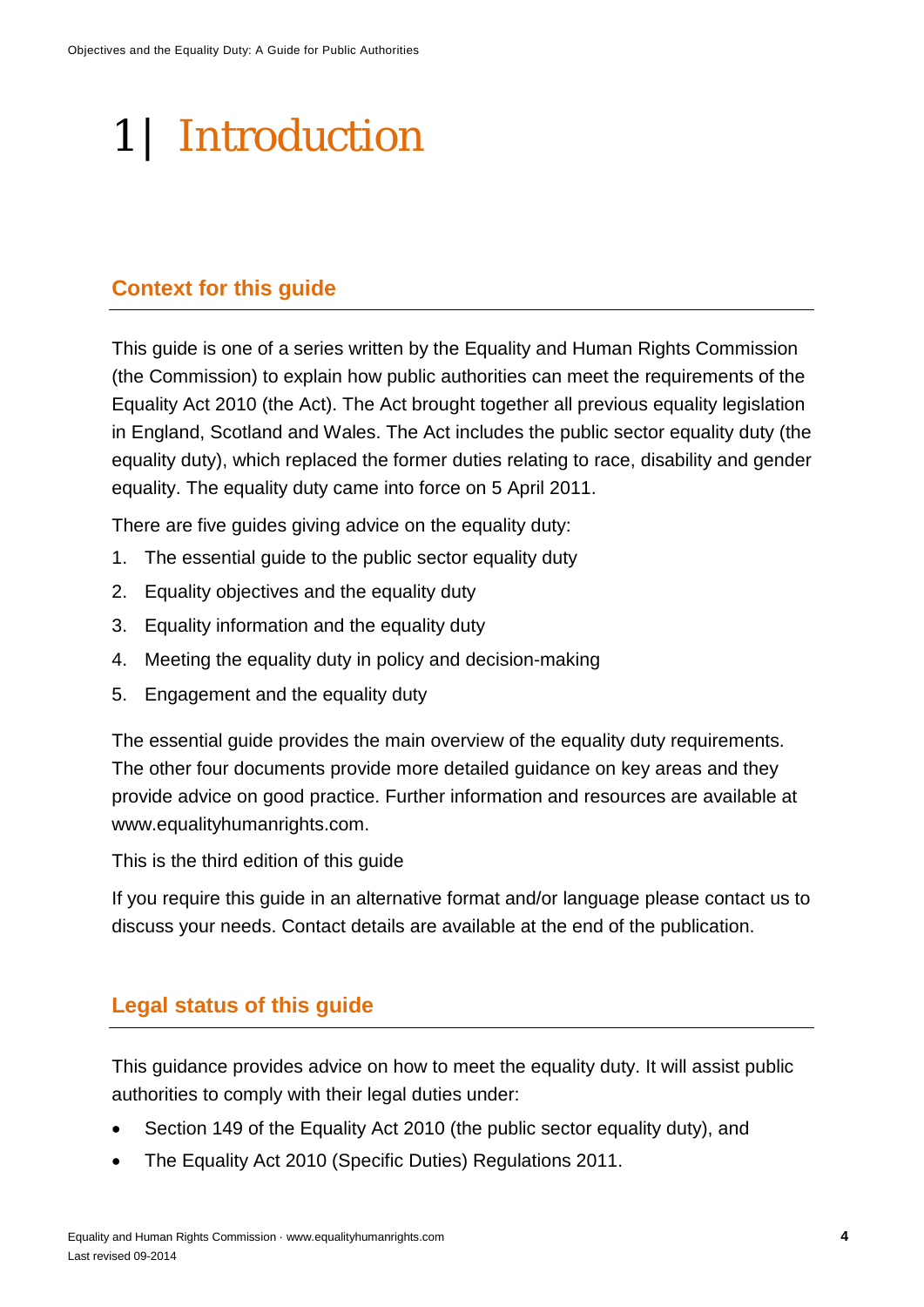#### <span id="page-4-0"></span>**Who this guide is for**

This guide is aimed at those responsible for implementing the equality duty in public authorities in England and for non-devolved public authorities in Scotland and Wales. It will be of particular interest to public authorities who are covered by the specific duties. However, public authorities who are only covered by the general equality duty may choose to develop objectives as a matter of good practice, so it may also be of interest to them.

The guide will be useful for staff right across public authorities, particularly those responsible for setting equality objectives, and those involved in business planning, procurement, analysis, human resources, grant making, governance and scrutiny. It will be useful for chief executives and for senior managers. The guide will also assist those who have an interest in the work of public authorities such as service users, voluntary bodies, unions, equality organisations and people with the protected characteristics as set out under the Equality Act 2010.

#### <span id="page-4-1"></span>**Content of this guide**

This guide:

- Explains the purpose of equality objectives and how they can be used to improve performance on the general equality duty.
- Helps public authorities identify, set and publish their equality objectives.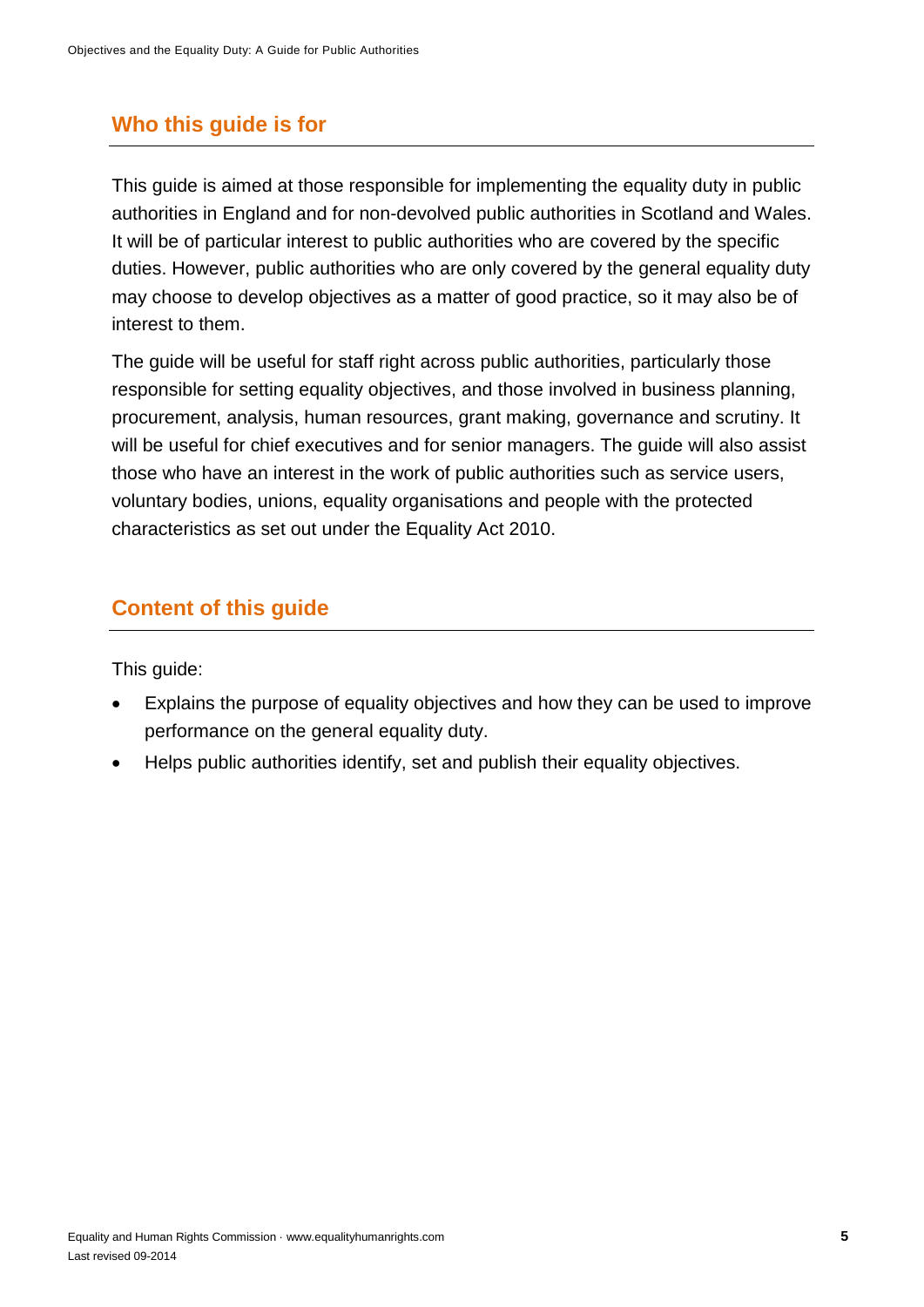## <span id="page-5-0"></span>2 | Equality objectives and the duty

The public sector equality duty (the equality duty) is made up of a general equality duty which is supported by specific duties. The public sector equality duty is the formal title of the legislation, the general equality duty is the overarching requirement or substance of the duty, and the specific duties are intended to help performance on the general equality duty. An overview of the equality duty is set out in our essential guide to the equality duty. This includes further information about the meaning of 'due regard'.

The general equality duty requires public authorities, in the exercise of their functions, to have **due regard** to the need to:

- Eliminate discrimination, harassment and victimisation and any other conduct that is prohibited by or under the Act.
- Advance equality of opportunity between people who share a relevant protected characteristic and people who do not share it.
- Foster good relations between people who share a relevant protected characteristic and those who do not share it.

These are often referred to as the three aims of the general equality duty.

#### <span id="page-5-1"></span>**What the general equality duty requires on objectives**

Public authorities who are covered only by the general equality duty are not required to set equality objectives, but they can choose to set objectives as a matter of good practice and/or to support their compliance with the general equality duty.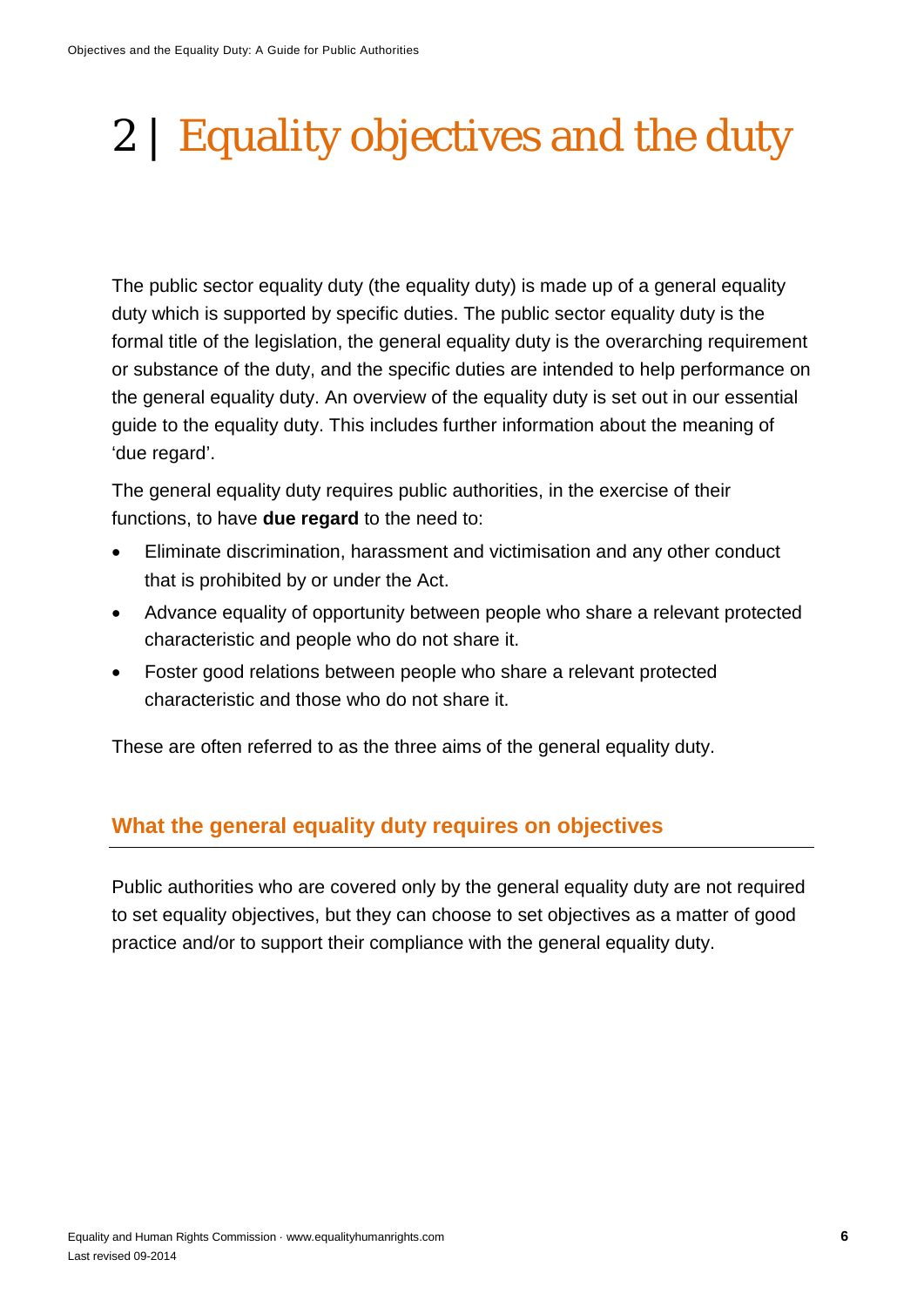#### <span id="page-6-0"></span>**What the specific duties requires on objectives**

Public authorities listed in Schedule 1 and 2 of the Equality Act 2010 (Specific Duties) Regulations 2011 (the specific duties) must:

- Prepare and publish one or more objectives they think they should achieve to do any of the things mentioned in the aims of the general equality duty. This had to be done for the first time by 6 April 2012, and then at least every four years thereafter.
- Ensure that those objectives are specific and measurable.
- Publish those objectives in such a manner that they are accessible to the public.

#### <span id="page-6-1"></span>**Purpose of equality objectives**

The purpose of setting specific, measurable equality objectives is to help listed authorities to better perform the general equality duty, focusing on the outcomes to be achieved. Equality objectives help focus attention on the priority equality issues within an organisation in order to deliver improvements in policy making, service delivery and employment, including resource allocation.

#### <span id="page-6-2"></span>**Proportionality**

Proportionality is a key principle underpinning the public sector equality duty and you should take a proportionate approach to setting equality objectives. This means that the number of objectives you set, and their level of ambition, will be different depending on the size and role of your authority and the relevance of equality and good relations to what your organisation does. When setting objectives, consider to what extent a function or policy affects discrimination, equality of opportunity and good relations, and the extent of any disadvantage that needs to be addressed. For example, functions that involve providing a service to members of the public are more likely to be relevant to equality and good relations than functions concerning the purchase of utilities.

Larger authorities such as government departments that are covered by the specific duties are likely to set a greater number of equality objectives, across a broader range of issues, than a smaller public body with a narrower area of influence, such as a small rural primary school.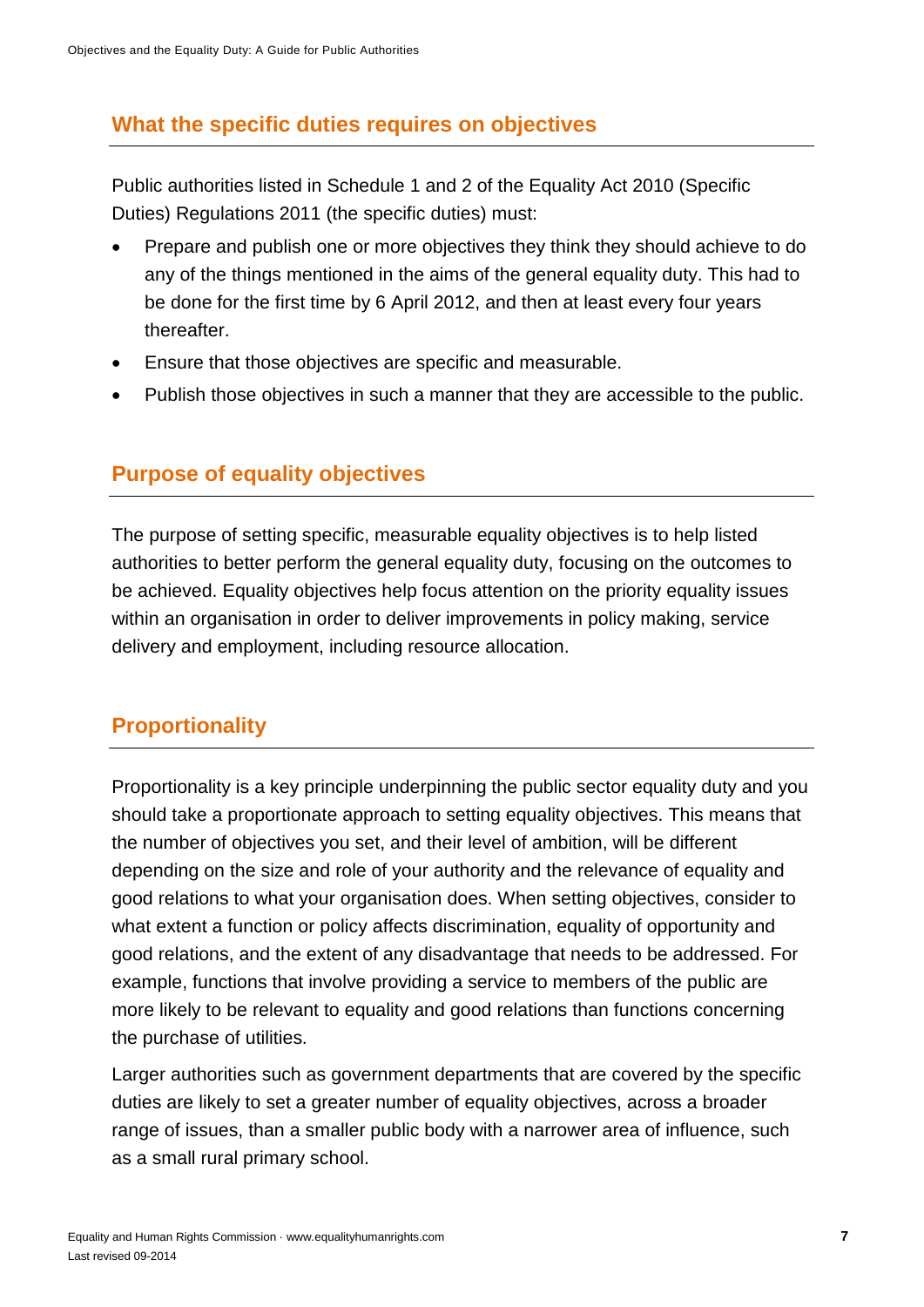### <span id="page-7-0"></span>3 | Preparation

We advise that equality objectives should be seen as part of the business plan and as supporting delivery of it. Desired outcomes are more likely when your objectives are seen as an integral part of business performance. It would be helpful if the staff who develop your equality objectives work closely with staff who develop business or operational plans. Objectives are usually more effective when the person or team responsible for a particular area of work is involved, or when they lead on the development and delivery of their own objectives.

To inform the development of your objectives, you will need to have a clear understanding of the needs of your employees and others, such as service users, and the issues they face related to their protected characteristics. Objectives that are based on evidence of the effect of your employment, service, policy and other functions on people with the protected characteristics are more likely to help you meet the aims set out in the general equality duty. A clear link between your objectives and your published equality information will enable you to be more transparent.

#### <span id="page-7-1"></span>**Using equality information**

The specific duties require listed authorities to publish information to demonstrate compliance with the general equality duty. This had to be done for the first time by 31 January 2012, or 6 April 2012 for schools and pupil referral units, and then updated annually from the first date of publication.

The regulations are not particularly prescriptive about the content of the information that must be published. However, it is useful to bear in mind that information about equality issues in relation to your employees and service users will provide a good evidence base for developing your equality objectives. Other sources of information can also be useful, such as engagement with people who share relevant protected characteristics, assessments of impact on equality, demographic information from the Census, information published by the Office for National Statistics (ONS), and the Labour Force Survey etc. The Commission's Triennial Review of progress that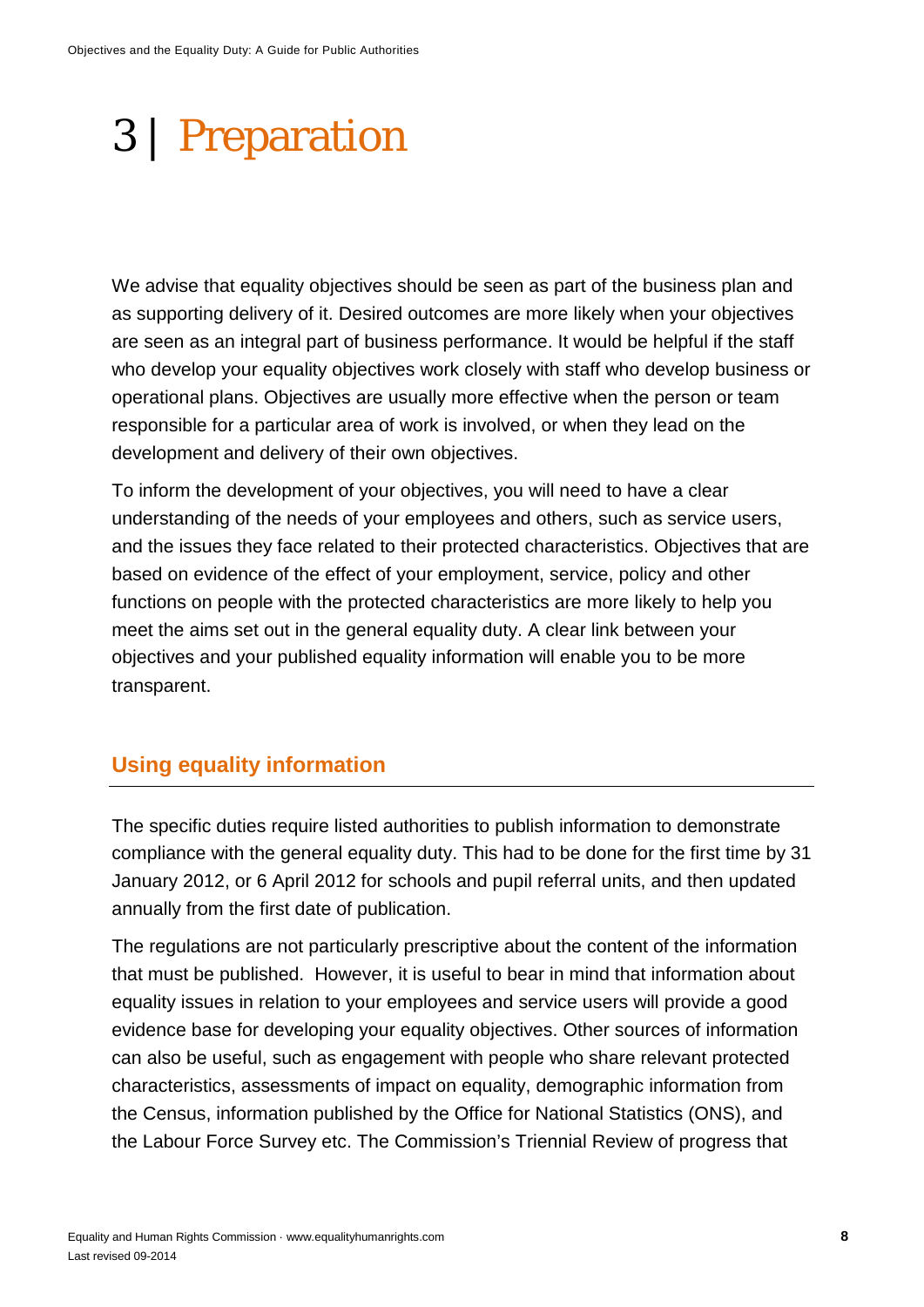society is making in relation to equality, human rights and good relations is also a good source of evidence. Further information is also available in our guide *Equality information and the equality duty: A guide for public authorities*.

#### <span id="page-8-0"></span>**Early engagement**

Engagement with members of the public, voluntary organisations, staff networks and Trade Unions etc. can help you to identify priority areas for setting objectives. Allow sufficient time for people to respond, properly to consider their responses and take their views into account in your planning and decision-making. Further information is available in our guide *Engagement and the Equality Duty: A Guide for Public Authorities.*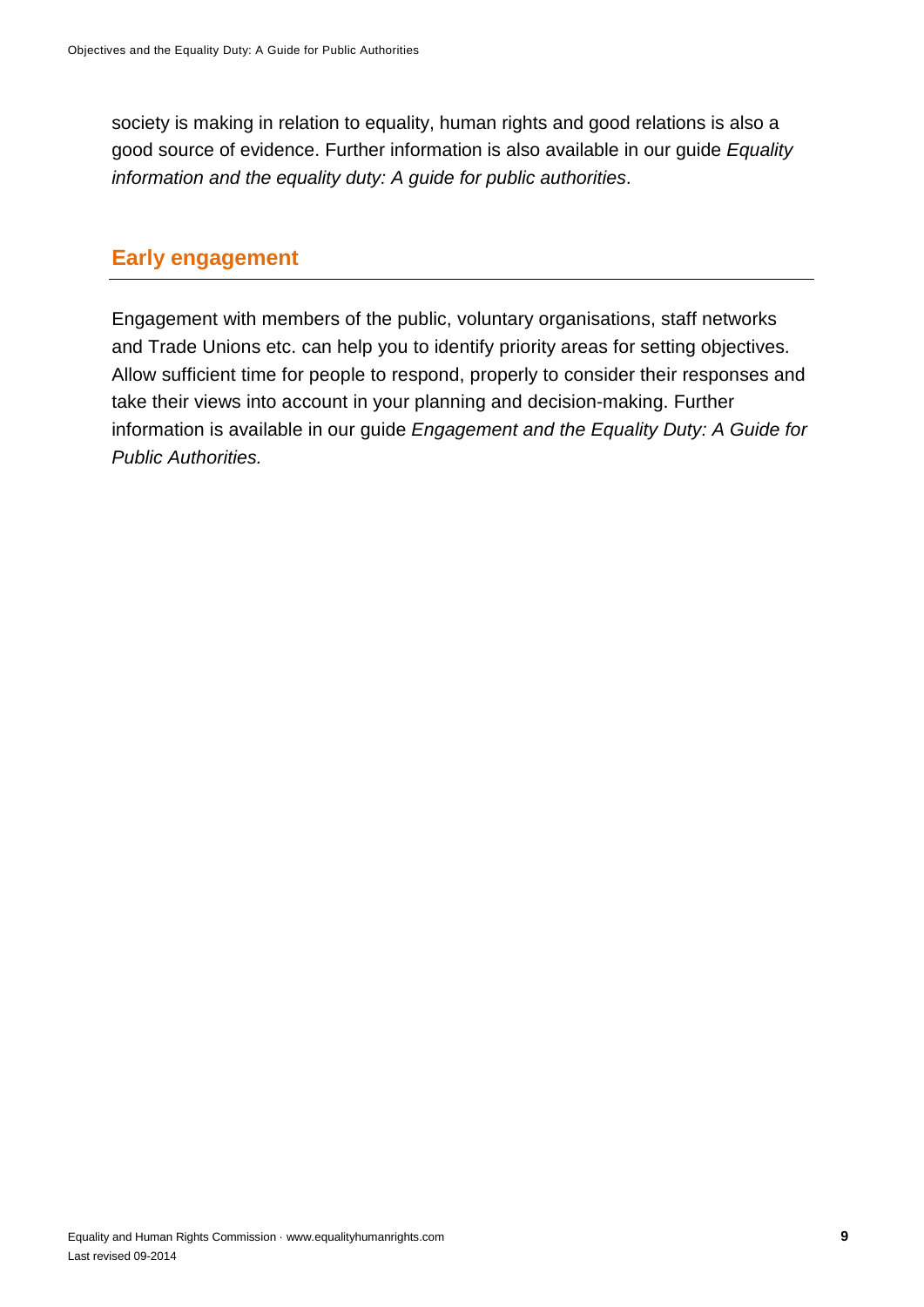# <span id="page-9-0"></span>4 | Developing your objectives

Reviewing the equality information that you have available (including published information) will help you to identify your organisation's main equality challenges and help you to target your resources appropriately. You should consider to what extent this evidence highlights a need to eliminate discrimination, harassment and victimisation; a need to foster good relations; or a need to advance equality of opportunity, across all your policy, service delivery and employment functions, including functions that you contract out.

Drawing up a comprehensive list of possible objectives that might address these challenges is a useful first step.

When developing possible objectives you could think about:

- The proportion of people with particular characteristics taking up your services, the quality of their experiences and the practical outcomes for them.
- The proportion of people with particular characteristics you employ and the quality of their experiences and the practical outcomes for them.
- The frequency of the issue occurring versus the harm it may cause to individuals and to groups.
- Who it would be useful to talk to in the process of setting objectives.

Equality objectives should help public authorities achieve any of the things mentioned in the aims of the general equality duty. They should be designed to achieve improvements in service delivery, or the way you employ staff, so senior management and board members may want to be involved at an early stage in their development. Objectives should be based on robust information and evidence of need, rather than merely being a collection of ideas from colleagues across your organisation. Considering possible objectives at a strategic level first will help you to focus on the most significant priorities for your organisation as a whole.

It would be helpful to demonstrate how your list of possible objectives relates to your published equality information, and other evidence. Staff and others such as service users are likely to have views on which objectives will have the biggest effect on equality for people with different protected characteristics.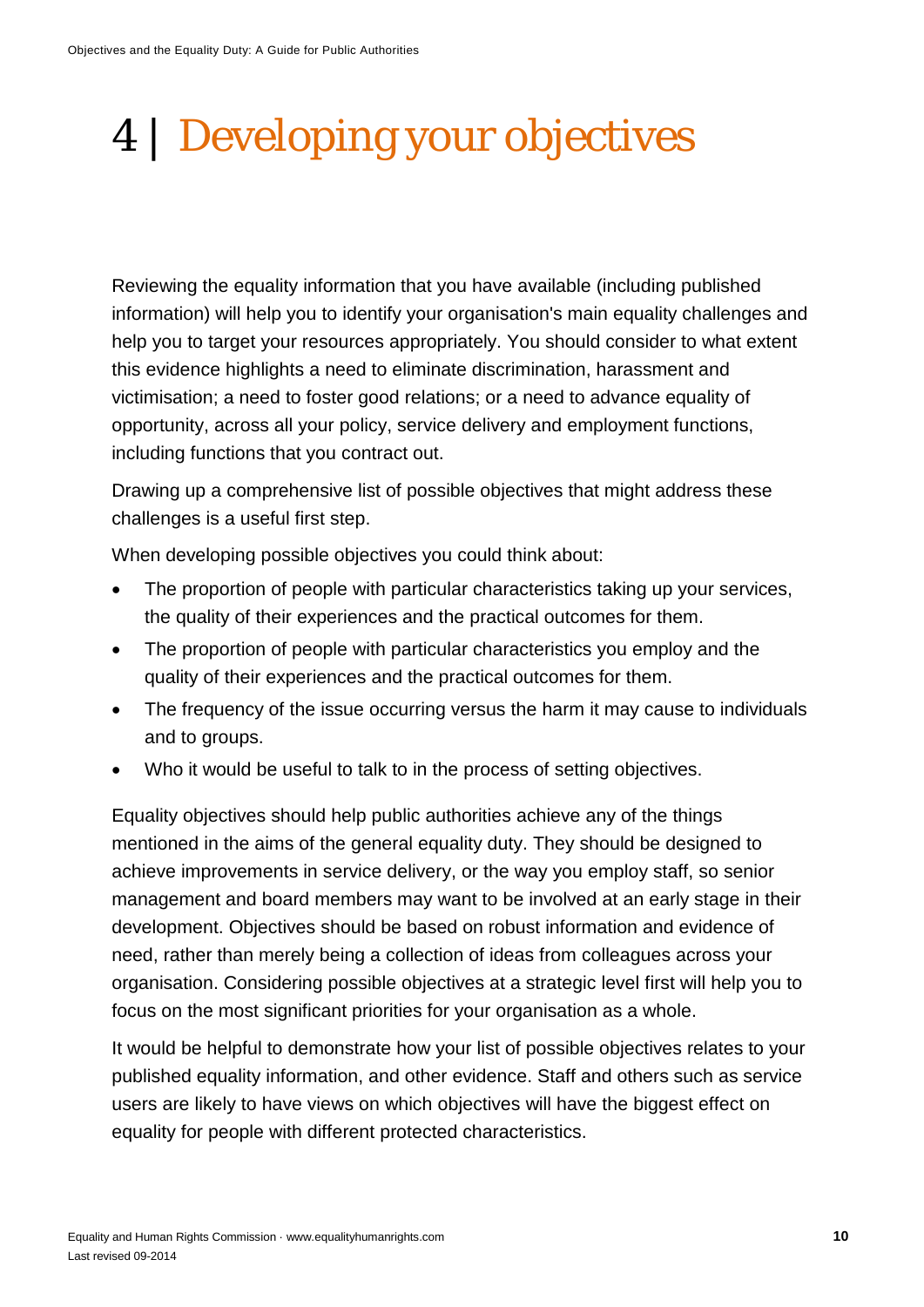#### <span id="page-10-0"></span>**Selection criteria**

Criteria to help you prioritise objectives could include:

- Does information at a local or national level highlight this as an important equality issue?
- Are these priorities for staff and service users themselves?
- Would this objective stretch the organisation to perform better on equality issues in key areas?
- How would achieving this objective improve the experience for people with a relevant protected characteristic?
- How does this objective contribute to the aims of the general equality duty?
- What are the views of your stakeholders?
- How many people with relevant protected characteristics are affected by the issue, and what is the severity of the effect? (Note: having due regard does not necessarily mean that the issue is less important when the number of people affected is small. For example, you may only employ a small number of transsexual staff, but any discrimination or harassment could have a significant effect on those staff.)

#### <span id="page-10-1"></span>**Further engagement**

Once you have prepared your list of possible objectives, it can be helpful to engage with members of the public, voluntary organisations, staff networks and Trade Unions or others again, to demonstrate that their earlier input has informed your objectives. It will give them the opportunity to make final comments and suggest amendments.

Members of the public may have a great interest in the objectives you set, and may see your achievement of them as one of the main ways of meeting your obligations under the general equality duty. Sensible, genuine and proportionate engagement with a broad range of stakeholders may help you demonstrate that you had due regard to the general equality duty and will improve transparency and accountability.

Proportionate engagement should take account of your resources. For example, a small organisation might use an existing stakeholder forum to review a list of possible objectives, and use their views to help prioritise their final published objectives. A large organisation might carry out a range of engagement activity, for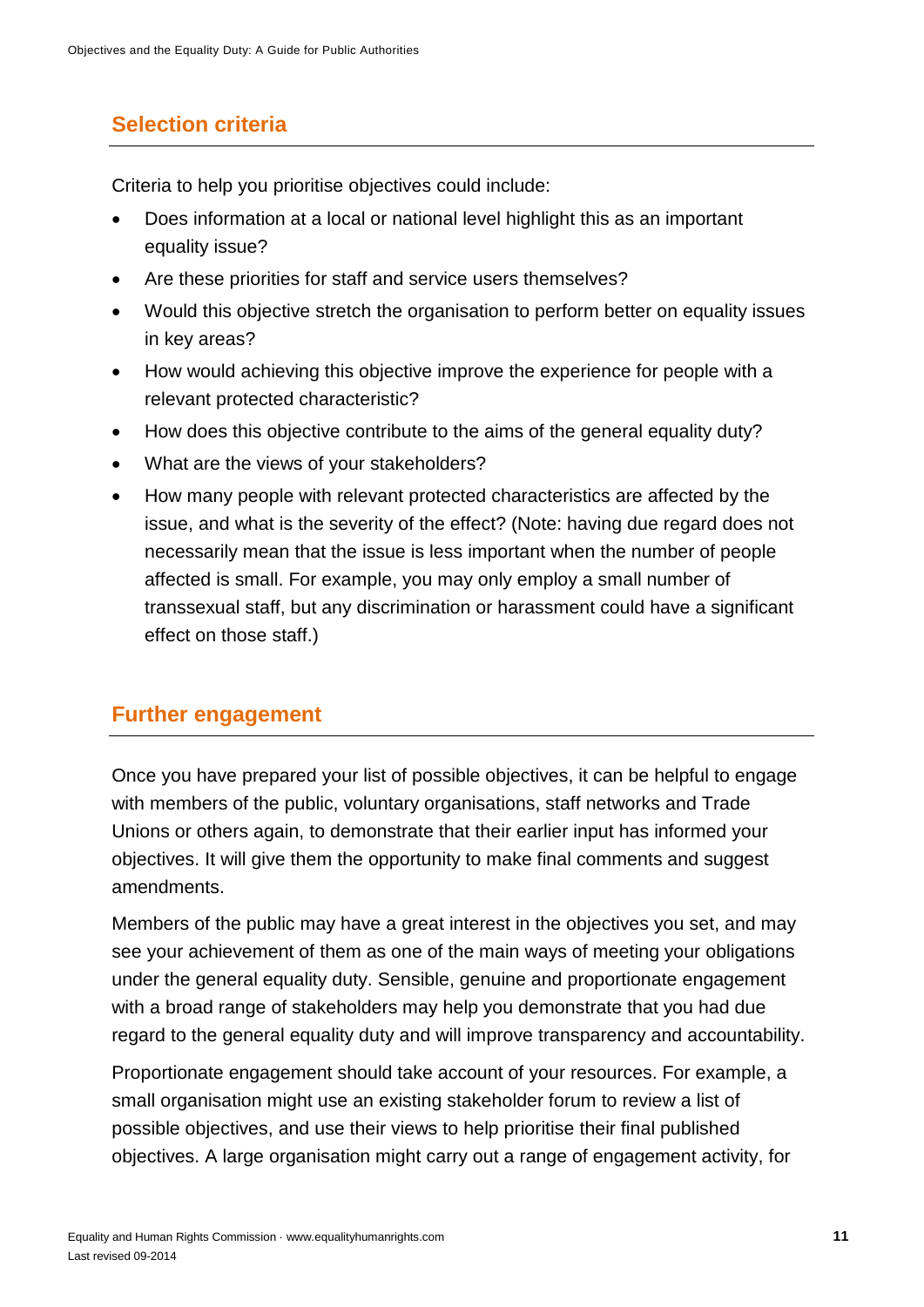example, with staff networks, equality organisations, Trade Unions, as well as carrying out a public consultation exercise.

You might find it useful to publish information about who you engaged with, along with a summary of the evidence that came from this engagement, and an explanation of how it informed the formulation of your objectives.

#### <span id="page-11-0"></span>**A good equality objective**

The objectives you set must be specific and measurable. Specific and measurable objectives are explicit about:

- the policy, function or practice they relate to
- the people that are affected
- the outcome they seek to achieve
- why they have been selected, and
- how success will be measured (e.g. by how much or by how many).

A recognised way to set effective objectives is to ensure that they are S.M.A.R.T. (Specific, Measurable, Achievable, Realistic and Time-bound). Here are some examples of SMART objectives:

- A police force identifies that the chances of black people being stopped and searched is six times higher than white people within its jurisdiction. The police force sets an objective to reduce the difference by at least 50 per cent over the next four-year period.
- A school identifies that boys are underachieving academically in English, maths and science. 72 per cent of girls, but only 48 per cent of boys, are achieving the expected grades. The school sets an objective to improve this figure over a fouryear period to 65 per cent of boys reaching the required grade.
- A council identifies from engagement with local disabled people and equality organisations that people with a disability are 50 per cent less likely to use their adult learning services than non-disabled people. Also, disabled people are declaring a much lower rate of satisfaction when accessing adult learning services than non-disabled people. The council sets an objective to improve the satisfaction of disabled people accessing their adult learning services by at least 30 per cent over the next two years, and to increase the participation of disabled people by 40 per cent over the next four years.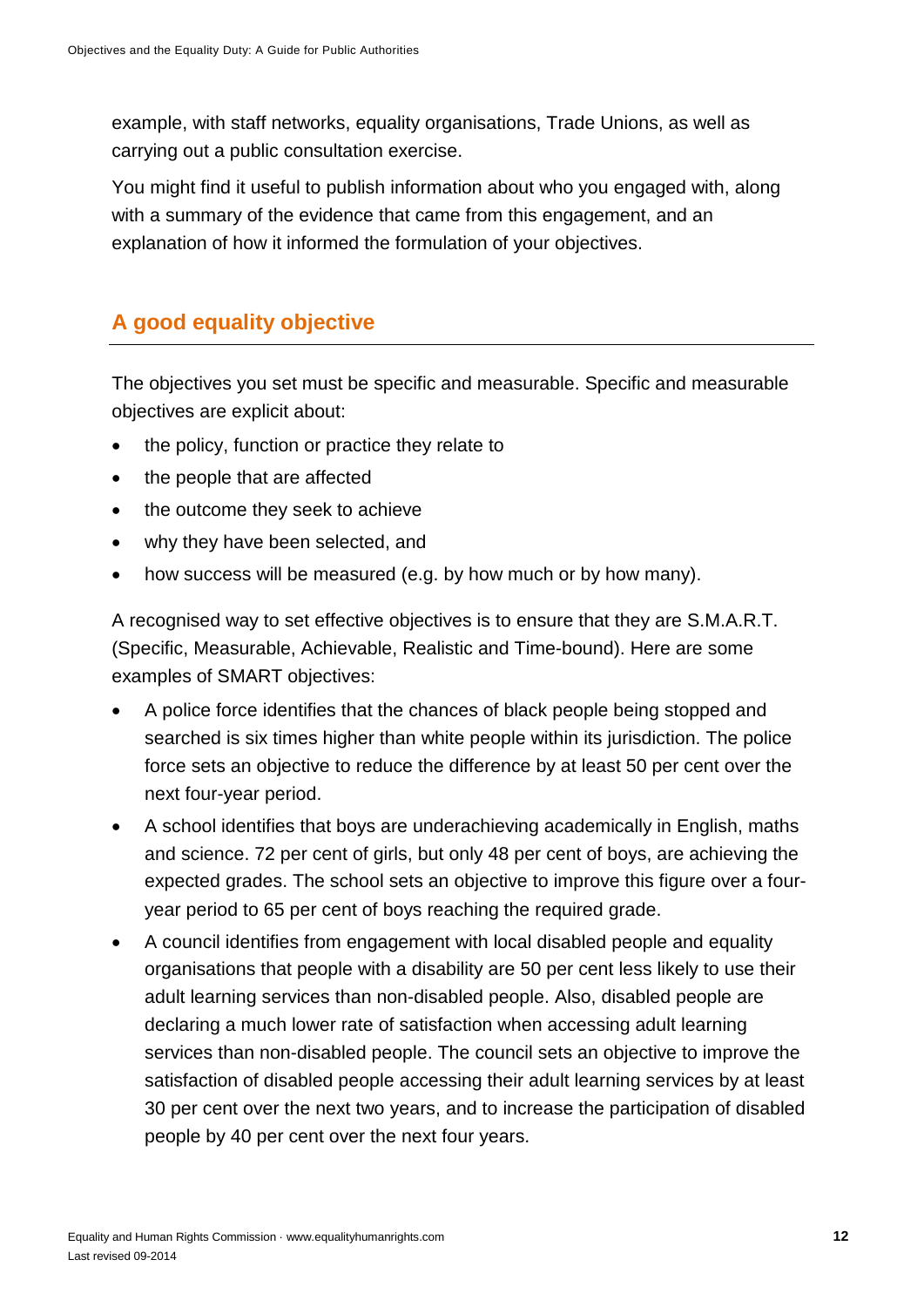- A hospital identifies from engagement with equality organisations and patient forums that there are high levels of patients over the age of 55 reporting that they were not treated with dignity and respect when using hospital services. The hospital sets an objective to provide training to all care staff on treating people with dignity and respect within the next 18 months. The objective also sets out to increase the proportion of over 55s reporting being treated with dignity and respect to at least 50 per cent, within a three-year period.
- A health commissioning body identifies that only 20 per cent of lesbian patients access cervical smear services, compared with 80 per cent on average for all women. National research suggests that many lesbian patients have negative experiences about such services. The body sets an objective to increase the number of lesbian patients accessing the service to at least 60 per cent over four years, and to increase satisfaction ratings by 15 per cent over the next year.

Avoid vague objectives which do not meet the criteria of being SMART. Here are some examples of non-SMART objectives:

- We will have a more diverse base of service users
- We will give more attention to gender issues
- We will ensure we meet all our legal obligations relating to equality
- We will continue to train our staff on equality
- We will continue to engage with diverse groups.

It is important to know where you are starting from, what you want to achieve and how you will know whether you are on course or when you have achieved the desired outcome. Objectives which aim to increase participation, improve experiences, which are ambitious, outcome-focused and realistically achievable are more likely to demonstrate to the public that you are serious about using the equality duty as a tool to reduce inequality and to foster good relations.

Qualitative as well as quantitative evidence can be used to measure progress. For example, you could use staff surveys, analysis of complaint letters, feedback forms, or the results of engagement.

#### <span id="page-12-0"></span>**Level of ambition**

Objectives which are ambitious and which focus on the biggest equality challenges that your authority faces, will have the greatest impact in furthering the aims of the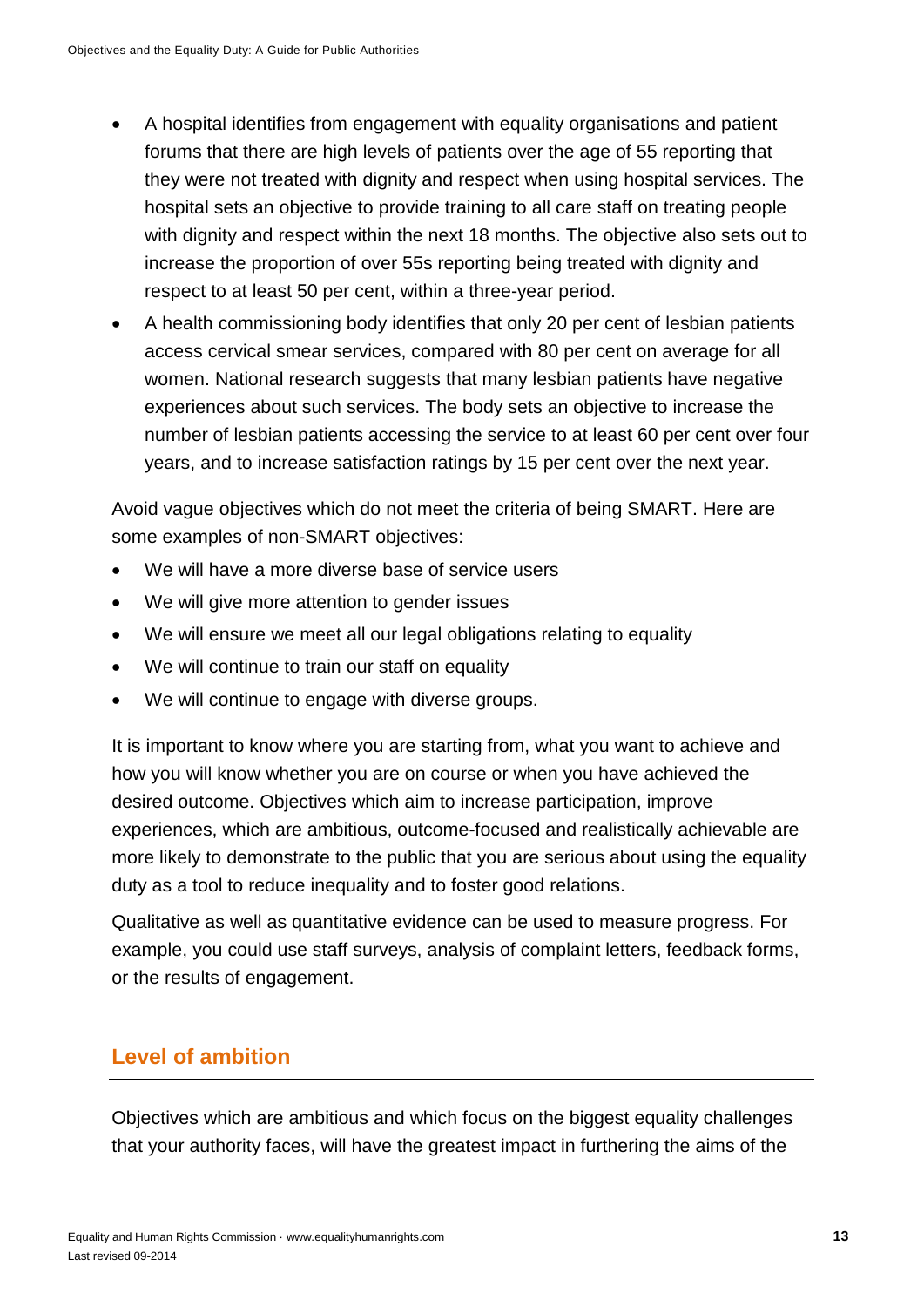general equality duty. If you achieve what you say you are going to do, it will build confidence among stakeholders, and should encourage them to engage with you in the future. Many of the key equality issues that people with particular protected characteristics face are longstanding – for example equal pay – and it could take some time to fully address these. This isn't a reason to overlook an issue. Interim objectives can contribute towards medium and longer term plans and strategies.

Objectives that are too narrow in scope, or which fail to address the most significant equality issues in your sector and your organisation could potentially leave you open to question by the public or legal challenge by the Commission. Your equality information, and any engagement you undertake, will provide you with valuable evidence for identifying and justifying your priority issues.

#### <span id="page-13-0"></span>**Number of objectives**

Although you need to publish one objective as a minimum, there is no maximum number that you may publish. You should ensure that you have considered all three aims of the general equality duty and taken into account relevant evidence related to all protected characteristics across all relevant functions, in determining your objectives. Having a sound evidence base will enable you to justify the number of objectives you have set and show that the process you used was strategic and well informed. Objectives may be revised or set more regularly than every four years, if you wish. Doing so may be useful where the objectives have shorter timescales for implementation.

#### <span id="page-13-1"></span>**Final selection of objectives**

When making your final selection of objectives, consider:

- Whether you have considered all three aims of the general equality duty.
- Whether you have focused on the key issues affecting people with protected characteristics, and the objectives that will make the most impact on the disadvantage that they face.
- How you have ensured that they are based on robust evidence of need.
- Whether to set short term, medium term or long term objectives.
- Whether you can realistically achieve them.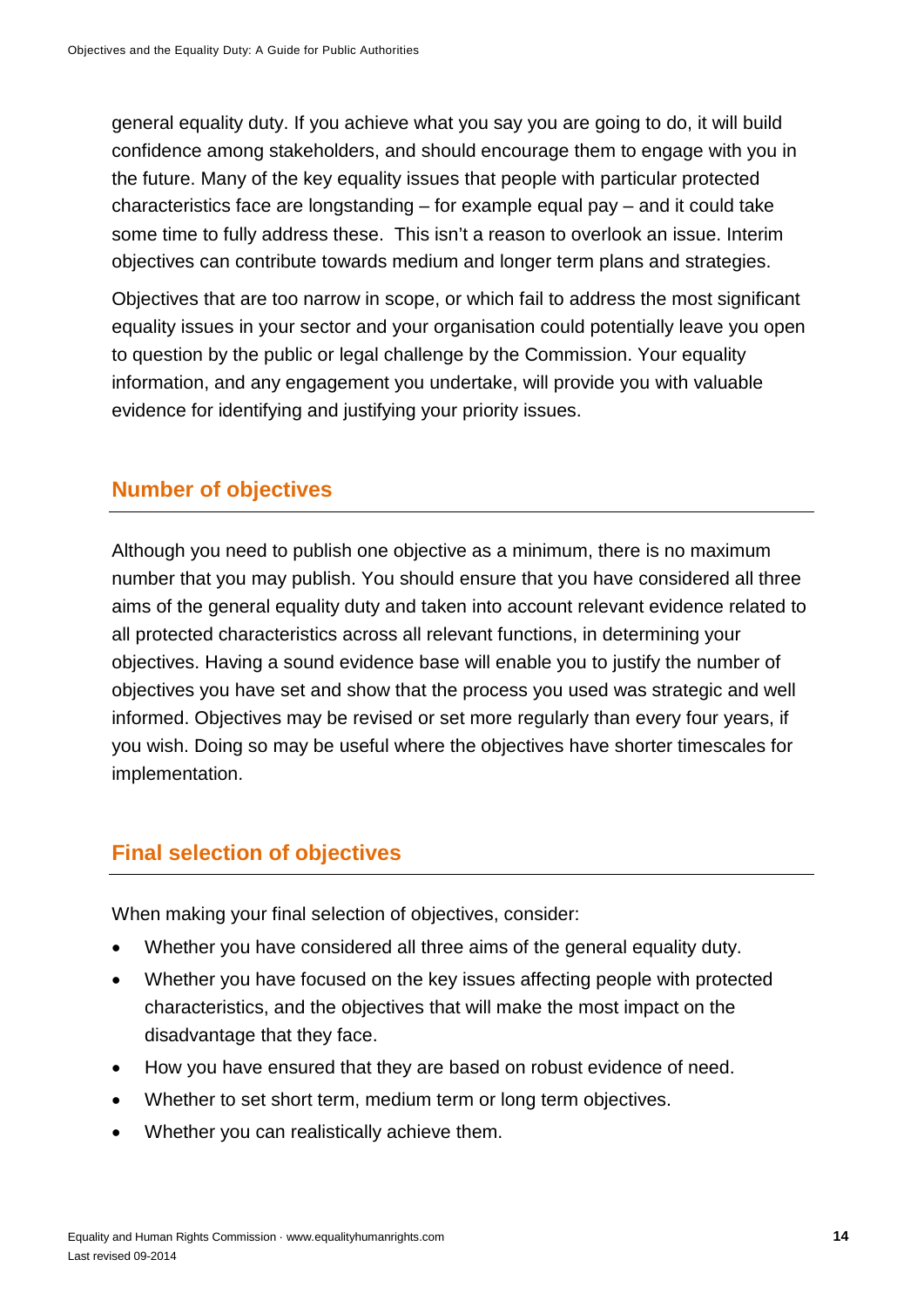- Whether there is scope to benchmark equality information and objectives against similar public authorities.
- How progress against the objectives will be measured.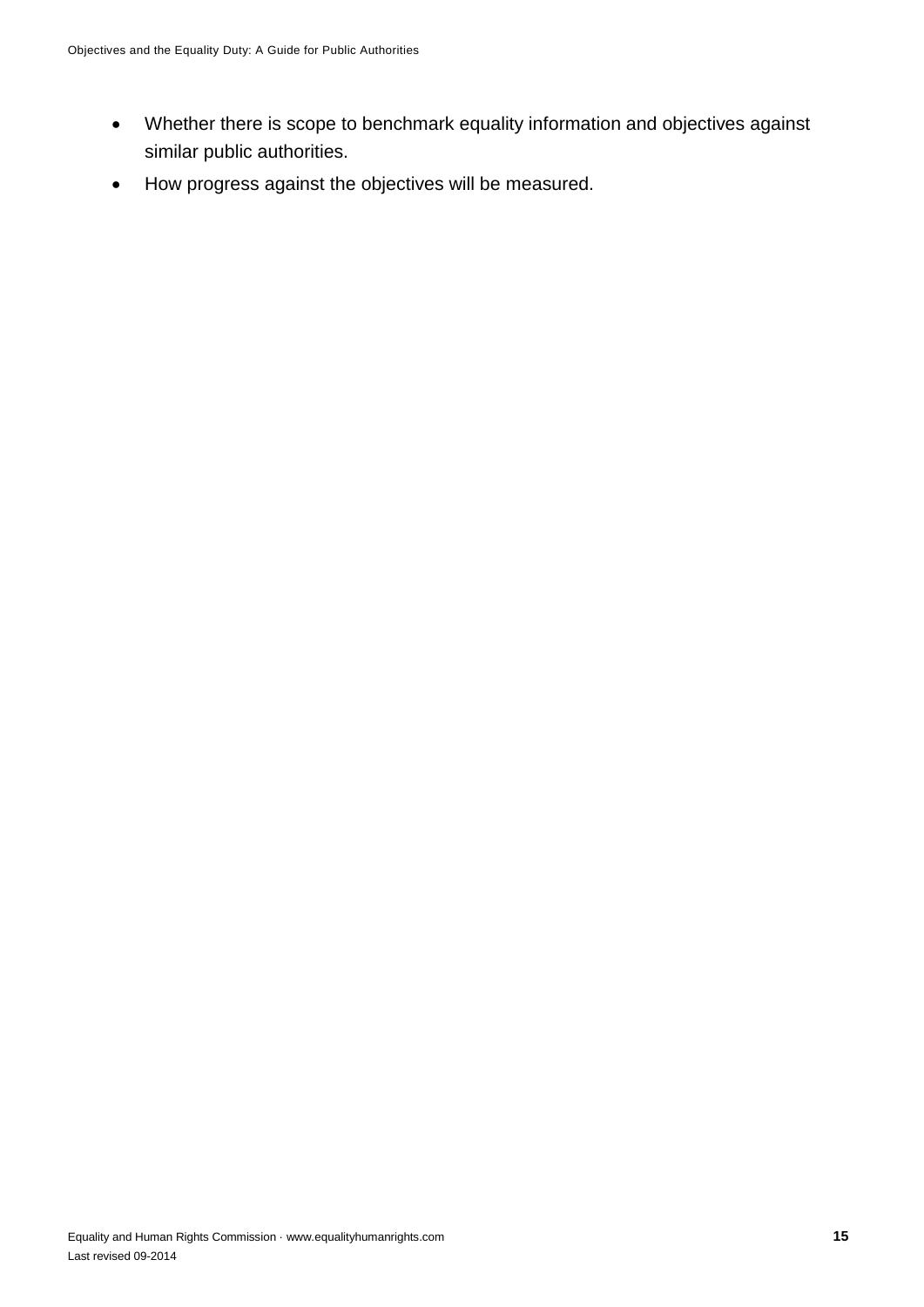### <span id="page-15-0"></span>5 | Publication

#### <span id="page-15-1"></span>**Date and frequency**

Ideally, the development of equality objectives should be carried out as part of the normal business planning processes of your organisation. The flexibility to set and publish new objectives at any point (at least every four years) is intended to support this approach.

#### <span id="page-15-2"></span>**Format**

The specific duties do not require your equality objectives to be published in any particular document. You may choose to publish them within your business plan or similar documents or on a dedicated equality page on your website. If they are included in a larger report, they should be clearly signposted on your website. The objectives should be presented clearly, and in a way that the general public will understand.

The specific duties require published equality objectives to be 'accessible to the public'. We recommend that you consider publishing them in alternative accessible formats and in different languages, where proportionate and appropriate. You are required to make reasonable adjustments for disabled people, so consider whether you need to publish your objectives in formats that are compatible with a computer's accessibility features, or that can be read by accessibility programmes that provide screen reading facilities for people with sight or physical mobility impairments, such as Jaws and Dragon. Further guidance on website accessibility and relevant British Standards are available on the website of the Website Accessibility Initiative.

Demonstrating compliance, including to your service users and others locally, is easier if information is accessible. As well as thinking about the format of publication, clearly labelling it and keeping it together in one place on your website can help.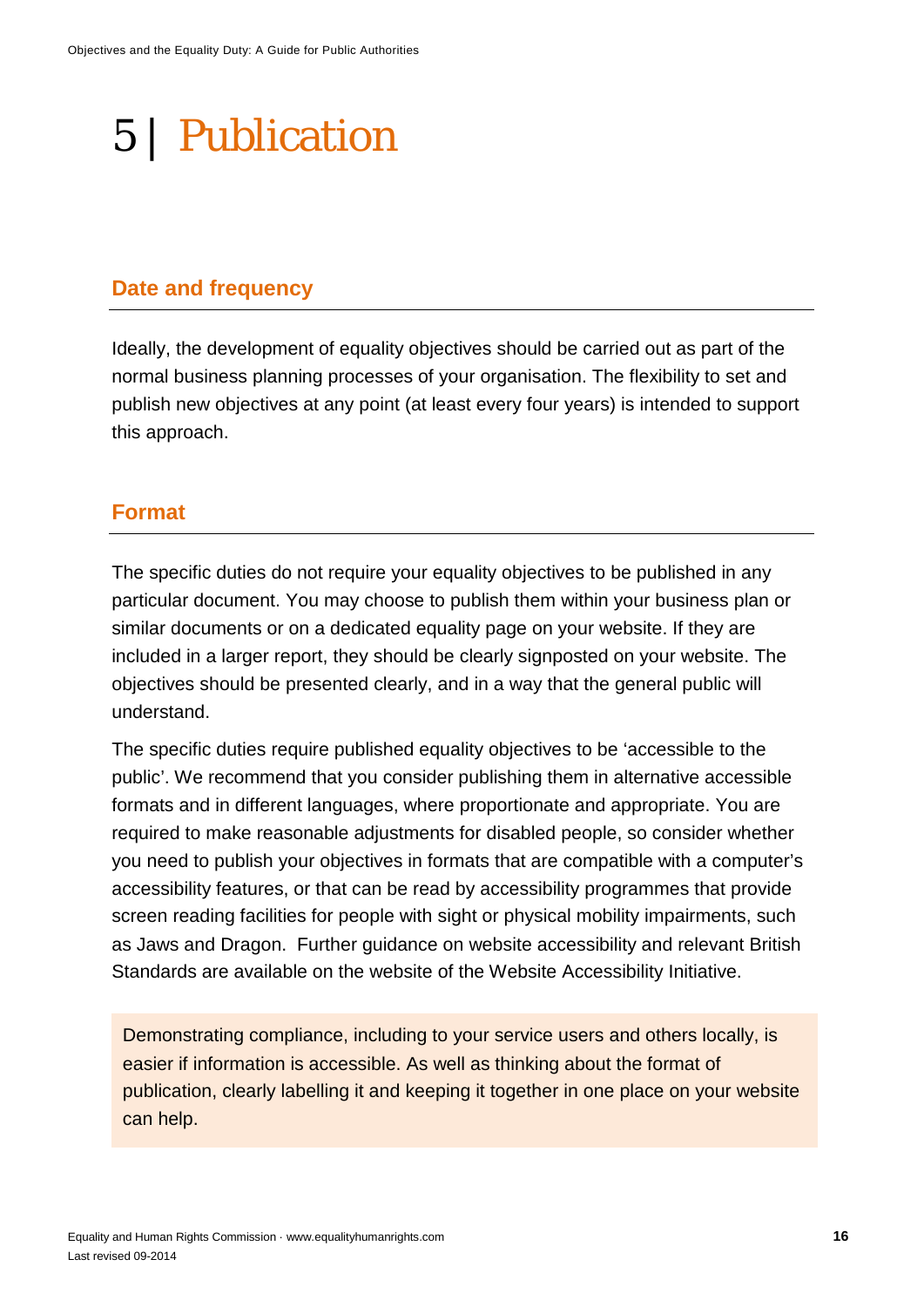The minimum standard expected would be that your objectives are published in PDF (Portable Document Format), and accessible Word on your website. Take account of any feedback you receive about how accessible your objectives are, and act on it when it is reasonable to do so. Although the specific duties do not require you to provide background information, your objectives are likely to be more transparent and easy to understand if you publish a short narrative to introduce them, setting out what information (including engagement) you used to reach your decisions and what you hope to achieve through them.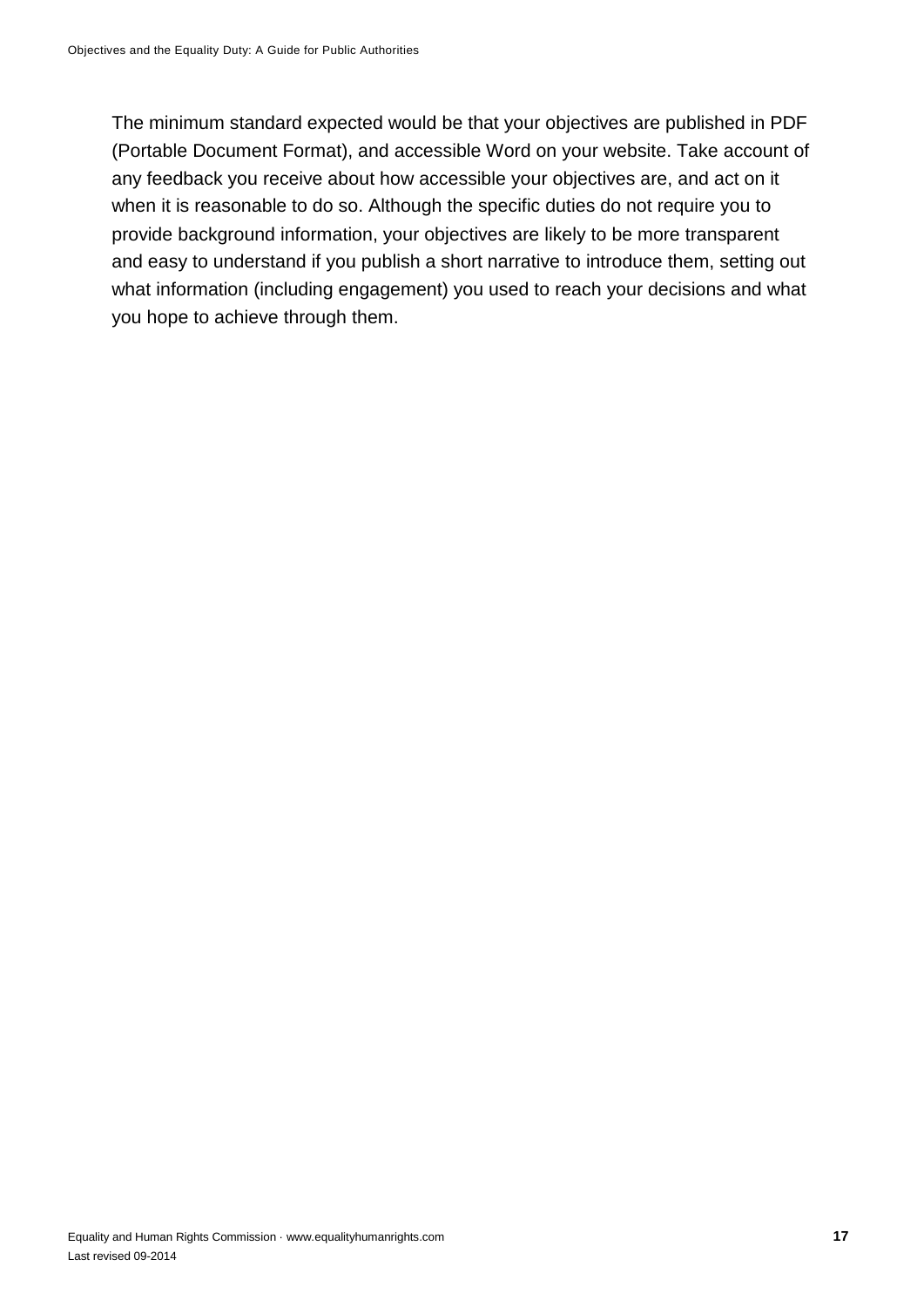### <span id="page-17-0"></span>6 | Measuring progress

Regularly reviewing progress against your objectives will help you to judge whether more effort or resources are required to achieve them. It will also help you to decide whether you need to revise the objectives, or change the actions you are taking to implement them. It is a good idea to update senior management and board members etc. on progress made against agreed objectives, in the same way you would for other performance information, as well as to review risks to the achievement of your stated objectives as part of helping your organisation to deliver in the way it has set out to do.

If you are covered by the specific duties, you may find it useful to publish information relating to the progress you are making towards your objectives as part of the information you publish to demonstrate your compliance with the general equality duty. For more information on this matter, please see our guide to *Equality information and the equality duty.*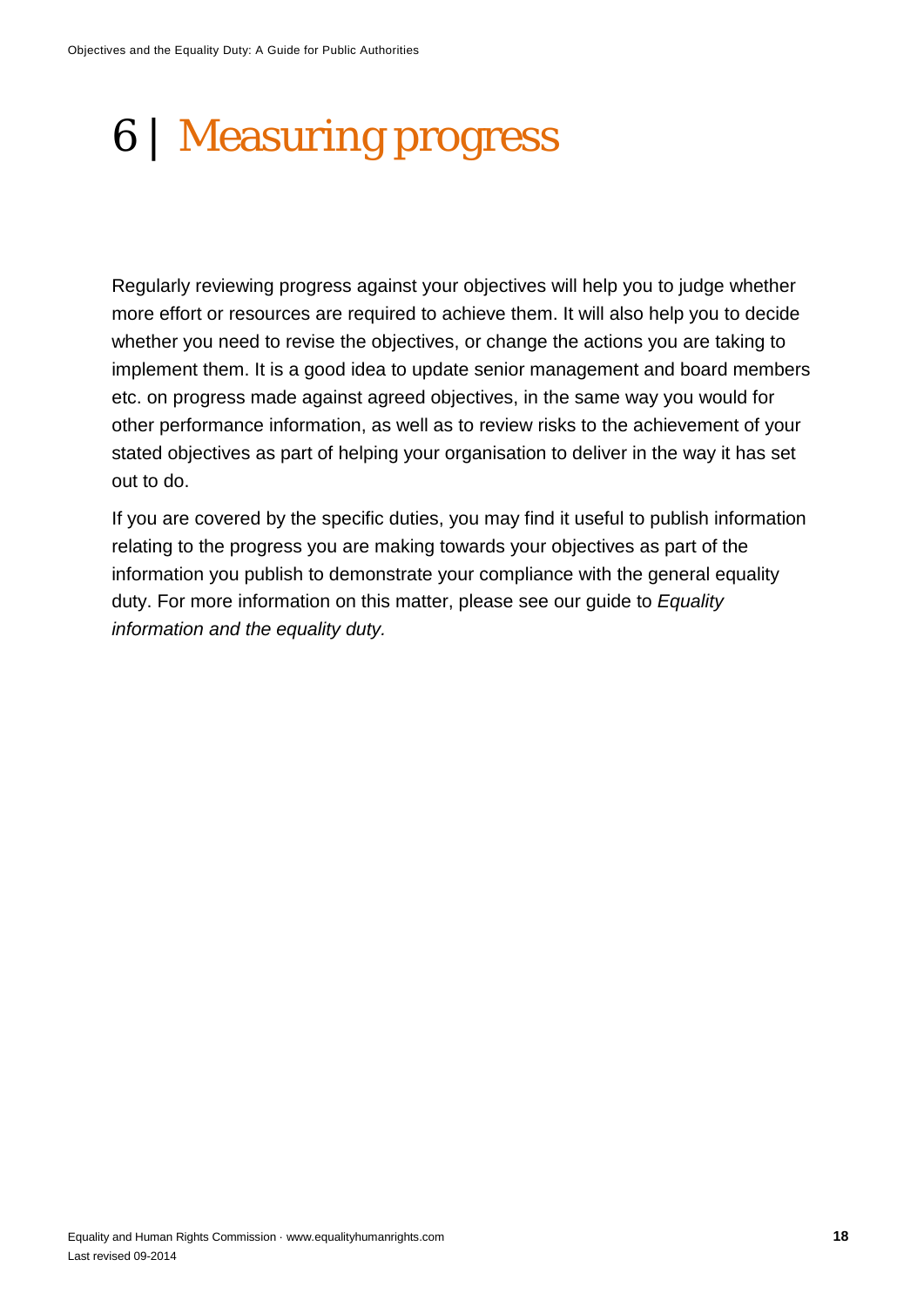# <span id="page-18-0"></span>7 | Summary

#### <span id="page-18-1"></span>**Understand the equality issues in your organisation and sector**

- Engage with your stakeholders, and your staff.
- Consider your published equality information.
- Review national, regional and local equality information.
- Look at any assessments of the impact of your policies and practices on people with different protected characteristics.

#### <span id="page-18-2"></span>**Develop possible equality priorities for action**

- Create a list of issues related to discrimination, harassment, victimisation, equality of opportunity and good relations you might want to address.
- Consider the number of objectives that it is proportionate to publish.
- Involve senior managers and board members at an early stage.
- Engage with members of the public, staff and service users.

#### <span id="page-18-3"></span>**Prioritise and select objectives**

- Set criteria that the objectives must meet.
- Use an evidence-based approach in selecting the most significant issues using national and local information.
- Ensure that objectives are business focused.
- Engage with members of the public, staff and service users.
- Focus on objectives that can be delivered and monitored through your mainstream operations.
- Check that you could realistically deliver an objective.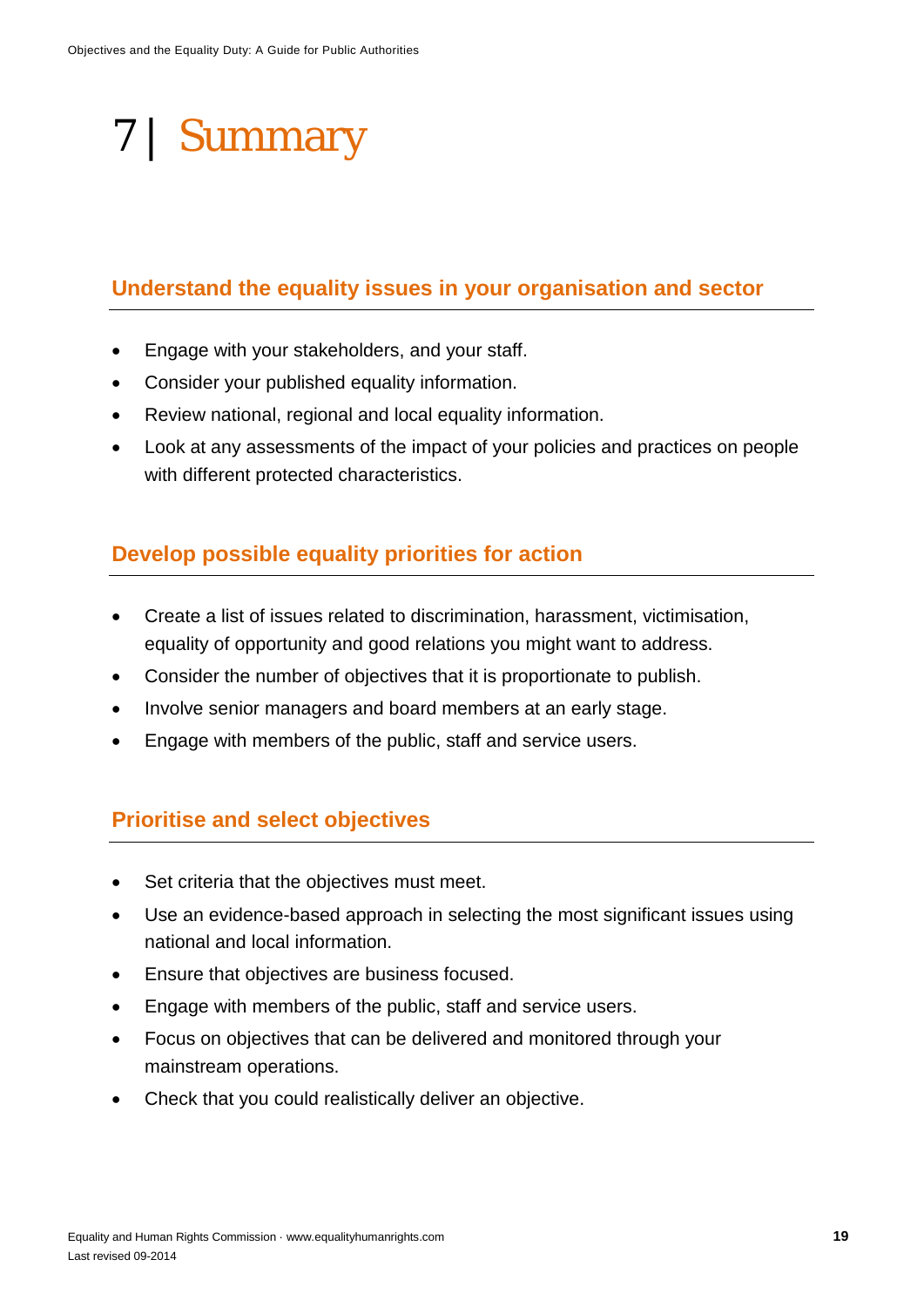#### <span id="page-19-0"></span>**Ensure that your objectives are specific and measurable.**

- Use a recognised way of setting effective objectives, such as S.M.A.R.T.
- Check that your objectives are not vague.
- Use qualitative information to measure progress where there is no appropriate quantitative measure. Focus on measures about the quality of experience of people with protected characteristics as well as numerical information about service outcomes.

#### <span id="page-19-1"></span>**Publish and review your objectives**

You must publish one or more equality objective(s) at least every four years in such a manner that the information is accessible to the public. We would expect your objectives to be clearly labelled and easy to find on your website. You can publish them as an individual document or within another published document.